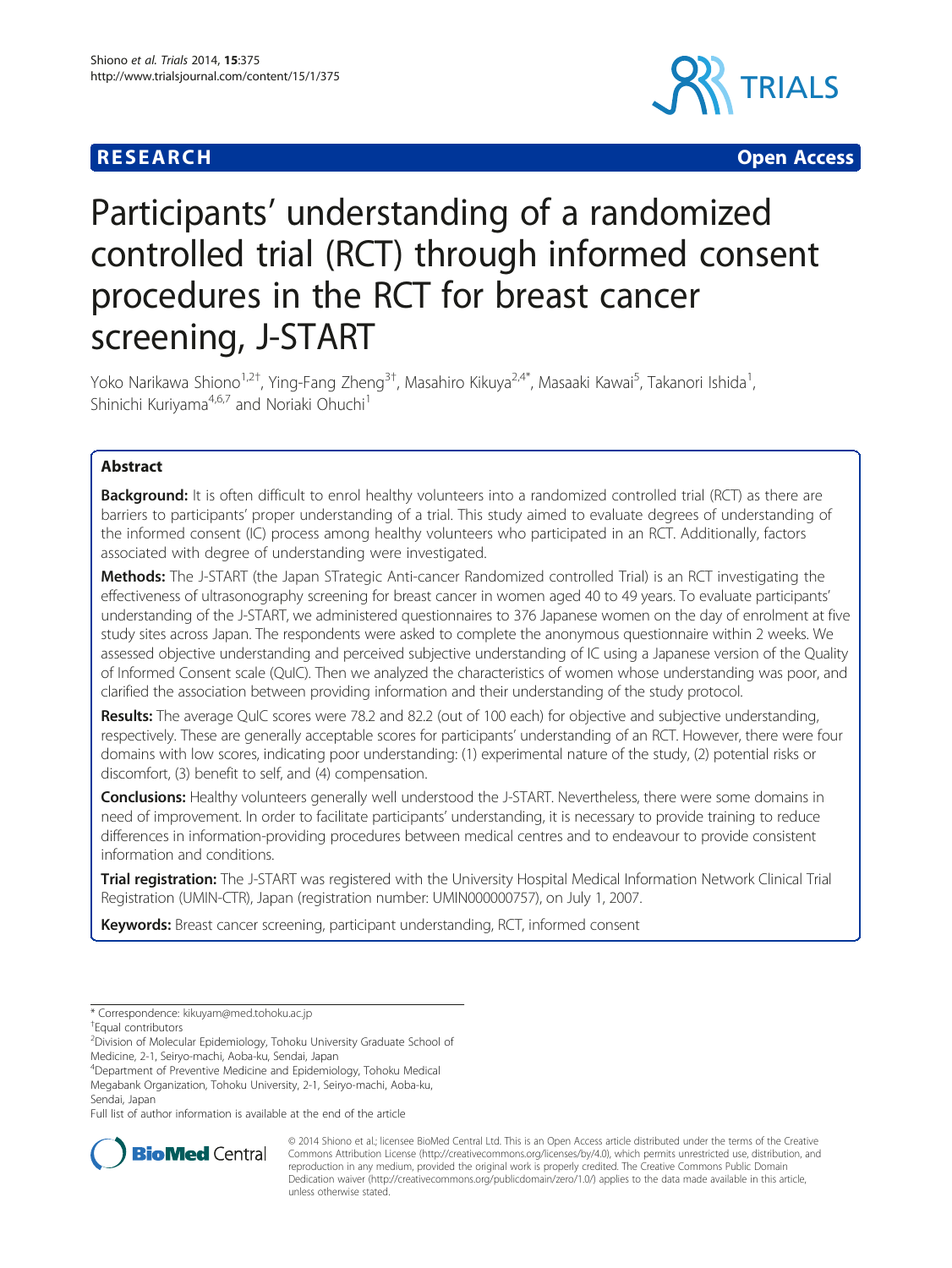# Background

It has been suggested that the complex design of a clinical trial, such as a randomized controlled trial (RCT), is difficult to understand for participants. Although participants are enrolled in a trial only after undergoing the informed consent (IC) process, their understanding of the trial in which they are participating is often insufficient [\[1-9](#page-8-0)]. The following two factors might account for this insufficient understanding. First, participants cannot distinguish already established, evidenced examination and treatment procedures from study protocols necessitated by treatment that has not yet been established [[1-5\]](#page-8-0). Second, it is difficult to understand the concepts that are characteristic of RCTs, such as randomization and placebos [\[5-9](#page-8-0)].

To our knowledge, no large-scale RCT with more than 70,000 healthy volunteers from the general population had been conducted in Japan before the Japan STrategic Anti-cancer Randomized controlled Trial (J-START) was initiated [\[10](#page-8-0)]. The J-START is an RCT on the effectiveness of ultrasonography in breast cancer screening that was developed to assess breast cancer screening in Japan in 2007.

According to a survey conducted in Japan on the attitudes of the healthy general population toward clinical trials [[11](#page-8-0)], participation in them is widely recognized as a volunteer activity that provides an opportunity to contribute to society. However, it has been reported that participants do not sufficiently understand the definitions and contents of clinical trials [[11](#page-8-0)]. There are no reports on the understanding of an RCT targeting a general population of healthy women in Japan. Moreover, there are guidelines but no laws about clinical trials except for pharmaceutical products in Japan. Therefore, as a matter of ethics, clinical trials conducted in Japan should make an effort to provide understandable ICs for eligible participants. However, there is no validity of the ICs provided in Japan with respect to ethics compared with trials in other countries. Thus, we surveyed the degrees of objective and subjective understanding of the IC process among J-START participants. Additionally, factors associated with degrees of understanding were investigated. This is a survey study of the quality of IC given to participants of an RCT to clarify what would be helpful for future trials.

# Methods

# Overview of J-START

J-START is a multi-centre RCT with 42 participating medical centres in 23 prefectures across Japan. It is supported by science research funds from the Japan Ministry of Health Labour, and Welfare. The aim of the J-START is to assess the effectiveness of screenings for breast cancer among women in their 40s. As of 31 March 2011, 76,196 healthy female volunteers had enrolled [\[12\]](#page-8-0). The primary endpoints were sensitivity, specificity, and advanced cancer ratio in both screening groups: the intervention group (women who received ultrasonography in addition to mammography) and the control group (women who received mammography only). The research coordinators verbally explained the purpose and method of the RCT to all eligible participants while collecting ICs.

J-START participants were recruited by trained research coordinators. Potential participants were given a supplementary leaflet by mail before visiting the medical centres. At the medical centres, an educational video recording of the study was presented and a verbal description and a booklet were provided for IC. The total time of the educational video was almost 7 minutes, and it played continuously in the visitors' waiting rooms of the medical centres.

#### Participants and study methods

Of the 42 medical centres participating in J-START, five medical centres in Iwate, Yamagata, Tokyo, Okayama, and Okinawa participated in our study. From 10 November 2010 to 31 January 2011, we distributed anonymous questionnaires to newly enrolled participants regarding their understanding of the RCT at the five medical centres in different Japanese prefectures. At the time we received approval for this survey in September 2010, only the above-cited medical centres were recruiting new participants; furthermore, only those centres had the proper personnel for conducting the accompanying research.

We distributed the anonymous questionnaires regarding participants' understanding of the RCT at the medical centres. Informed consent for participating in our investigation of participants' understanding of the RCT was assumed by response to the questionnaire. The set of documents distributed to each participant included a letter describing the purpose and method of the study, the questionnaire, and a return envelope. Ethical approval was obtained from the Institutional Review Board of Tohoku University Graduate School of Medicine on 27 September 2010 (No. 2010–279).

# Questionnaire

Objective understanding (actual knowledge) and subjective understanding (self-assessed understanding) were measured using a Japanese version of the Quality of Informed Consent (QuIC), which is a scale established in the United States to assess participants' knowledge and self-assessment of clinical trials [\[6](#page-8-0)]. The items cover the basic elements regarding the protection of human participants as stated in US federal regulations (45CFR46) [[13\]](#page-8-0). In addition to English [\[6,14](#page-8-0)[-16](#page-9-0)], the QuIC has been translated into French [[17\]](#page-9-0) and Swedish [\[18\]](#page-9-0). It has been used not only in clinical trials for developing anticancer agents but also in studies on social support [[19\]](#page-9-0) and in a genome cohort study [[14\]](#page-8-0).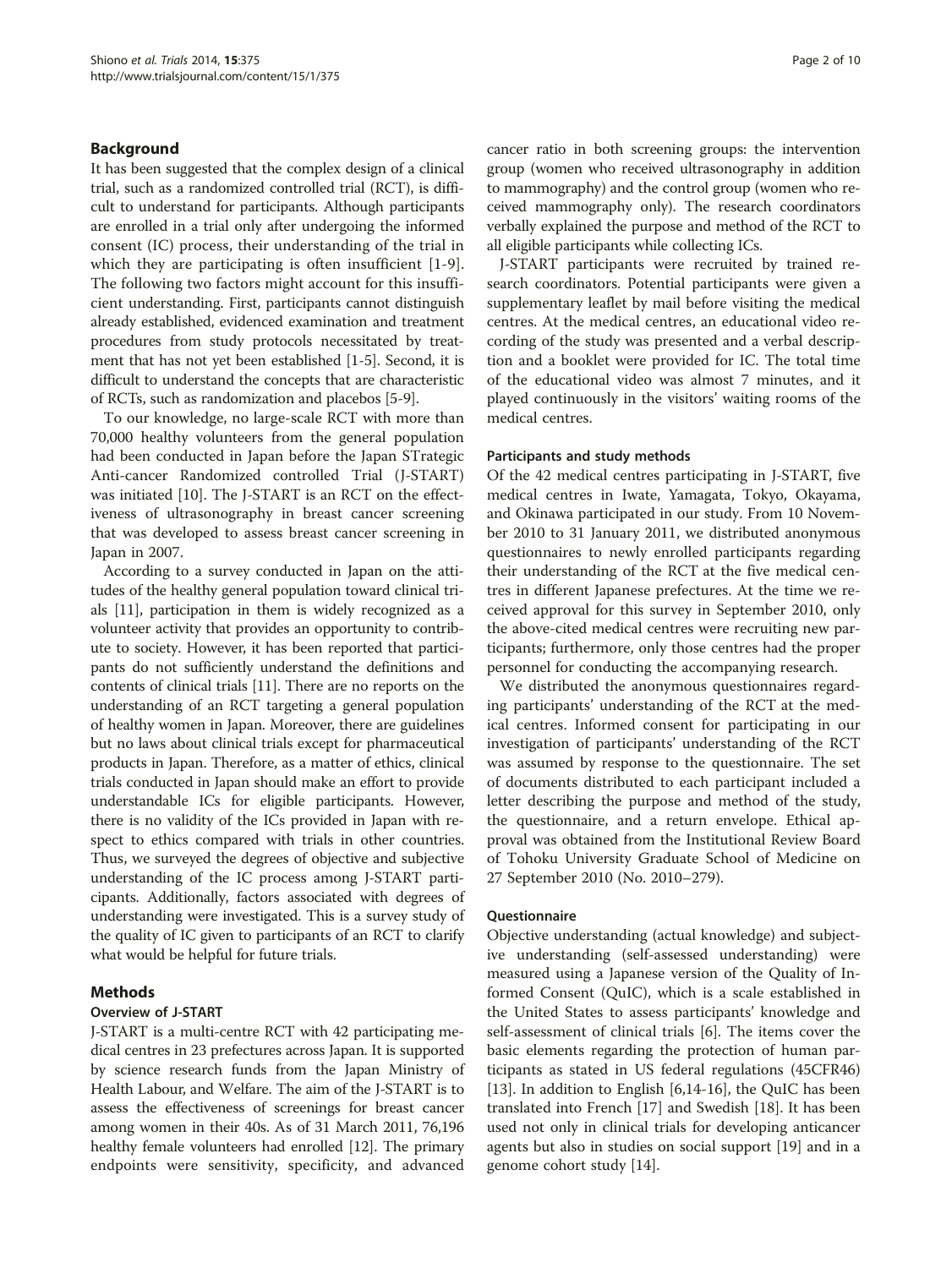Part A of the Japanese version of the QuIC contains 16 items measuring actual knowledge of the basic elements of IC. The total QuIC Part A score represents an average of the 16 items on objective understanding, ranging from 0 (lowest) to 100 (highest) [\[6\]](#page-8-0). Each item is measured with a triple-bounded binary-choice format: "Totally agree", "Unsure", and "Strongly disagree". The points were given as follows: 100 points for the correct answer, 50 points for "Unsure", which is neither correct nor incorrect, and 0 points for a wrong answer. Answers without a response were marked "No reply". There were four negatively-phrased items, for which the correct answer was "Disagree", so as to avoid agreement bias that might result from all correct answers being "Agree" [\[6](#page-8-0)].

Part B of the Japanese version of the QuIC consists of 14 items assessing subjective understanding of important elements of the trial. The total score of the QuIC Part B is an average of the scores for the 14 items [[6\]](#page-8-0). Each item was measured with a quintuple-bounded binarychoice format: 100 points for "Understood very well", 75 points for "Generally understood", 50 points for "Neither understood nor did not understand", 25 points for "Almost did not understand", and 0 points for "Did not understand".

The J-START is an RCT that enrolled healthy volunteers as the participants for breast cancer screening. For that reason, the QuIC questions that pertained only to Phase I clinical studies were deleted (in the original QuIC full version: questions A6, A7, A8, and A10). We then had one Japanese and one Chinese healthcare worker who use English and Japanese on a daily basis translate the remaining questions into Japanese sentences that would be readily understandable in the context of current Japanese culture. Next, we had backtranslated that Japanese into English by a different person who used English and Japanese on a daily basis. Finally, that back-translated version was checked by a person whose native language was English. The comprehensibility of the technical terms and expressions in not only the Japanese QuIC, but also the full questionnaire including original items, was checked by having a medical ethics specialist and medical staffers complete the entire questionnaire. We then made revisions to the materials based on their replies. To ensure the validity of the full questionnaire, we evaluated the materials' reliability by test-retest as following. We asked the new participants in J-START, which has the same conditions as the present study, to answer the full questionnaire, including the Japanese version of QuIC and other items, twice, at a 2-week interval. Twenty-one participants answered all the questions in the questionnaire twice. Weighted kappa statistics for QuIC ranged from 0.32 (objective risks) to 0.67 (subjective experimental nature of study), respectively. Cronbach's alpha values for QuIC for internal consistency were 0.57 and 0.89 for Parts A and B, respectively.

#### Other questionnaires

We administered additional questionnaires to measure age, educational level, marital status, work status, and study allocation of the RCT. These also assessed impressions of materials provided and prior knowledge about J-START and RCTs. These questionnaires and the Japanese QuIC were validated by the pilot study at the same time.

Multimedia information materials had been prepared for J-START (for example, leaflets, educational DVDs). Their effectiveness was assessed with quintuple-bounded binary-choice items ("Very helpful", "Almost helpful", "Neither helpful nor unhelpful", "Almost unhelpful", and "Not at all helpful"). In addition, alternative responses were prepared as follows: "Have not read", and "Have not watched".

The effectiveness of the verbal description during IC was assessed with the following five questions: (1) "The research coordinator facilitated your understanding". (2) "You had an opportunity to ask questions". (3) "You had sufficient time to understand the process". (4) "It was easy to say 'no', if you did not want to continue your participation". (5) "You sought further explanation of the study". The answer to these five questions was coded as follows: 1 for "Yes" and 0 for "No" or "Unsure".

# Statistical analysis

Continuous variables are reported with means and standard deviations, whereas categorical variables are reported as percentages. Bivariate correlations were conducted between the QuIC scores and each independent variable. Correlations were assessed using chisquared tests. All analyses were conducted using SAS statistical software (version 9.3; SAS Institute Inc., Cary, NC, USA).

# Results

# Participant characteristics

Participant characteristics are shown in Table [1](#page-3-0). Of the 745 questionnaires distributed, 376 (50.4%) were returned. Among 376 survey respondents, almost 70% graduated from vocational school, junior college, or above. There were 280 married participants (74.5%), and 308 participants (81.9%) were employed. In relation to group allocation of the RCT, 198 participants (52.7%) were assigned to the intervention group, and 162 participants (43.1%) were assigned to the control group.

# Objective understanding

The results of the objective understanding (QuIC Part A) are shown in Table [2.](#page-4-0) The average QuIC Part A score was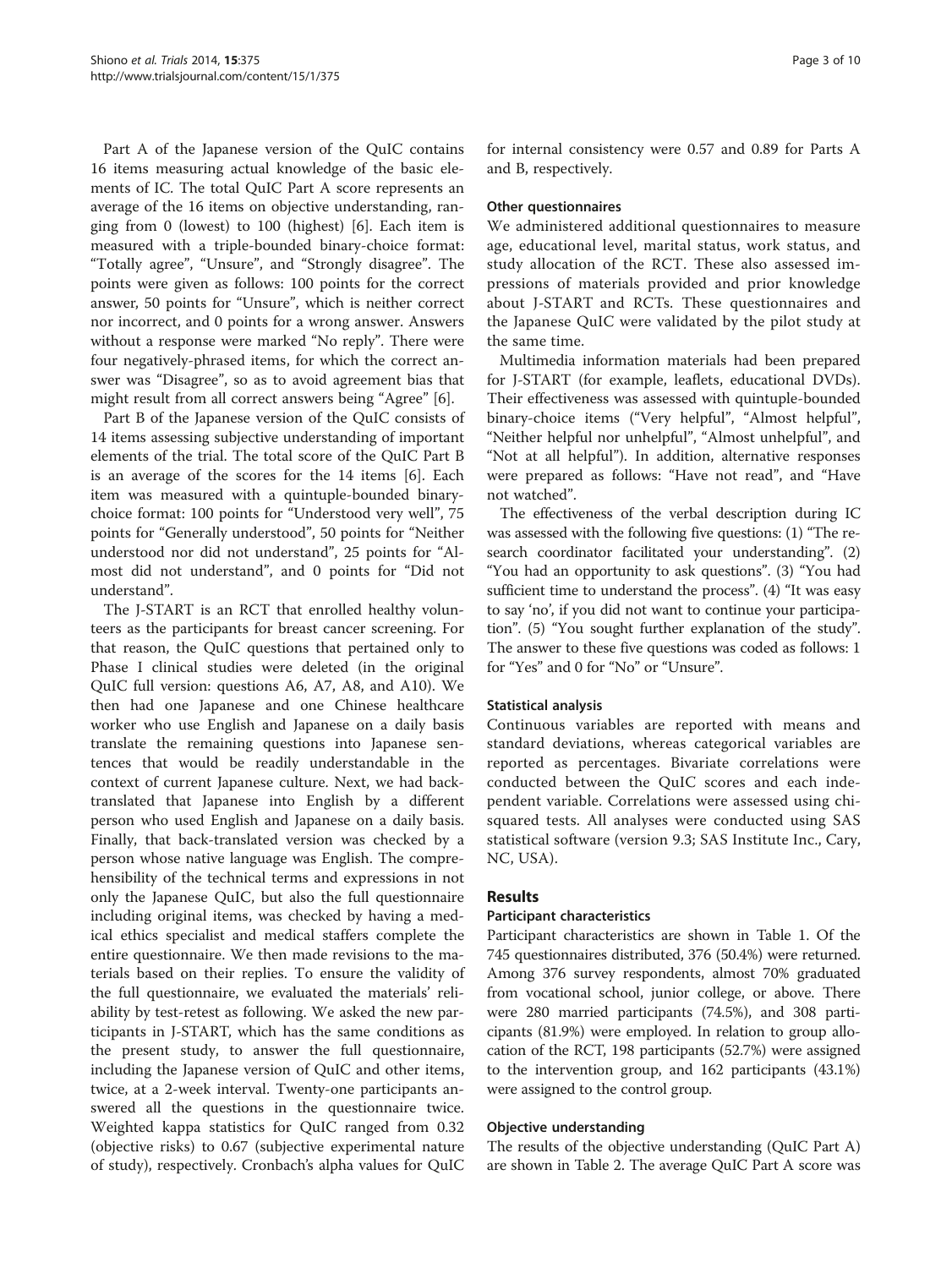#### <span id="page-3-0"></span>Table 1 Characteristics of the study participants

|                    |                             | N    | %    |
|--------------------|-----------------------------|------|------|
| Education level    | Junior high school          | 3    | 0.8  |
|                    | High school                 | 96   | 25.5 |
|                    | Junior college*             | 154  | 41.0 |
|                    | University, graduate school | 105  | 27.9 |
|                    | No reply                    | 18   | 4.8  |
| Marital status     | 280                         | 74.5 |      |
|                    | Unmarried, widow, divorced  | 78   | 20.7 |
|                    | No reply                    | 18   | 4.8  |
| Work status        | Employed                    | 308  | 81.9 |
|                    | Unemployed                  | 49   | 13.0 |
|                    | No reply                    | 19   | 5.1  |
| Study allocation** | Intervention group          | 198  | 52.7 |
|                    | Control group               | 162  | 43.1 |
|                    | No reply                    | 16   | 4.3  |

The mean age of the participants was  $43.8$  years  $(SD = 3.1)$ . \*Junior college includes vocational school and technical college. \*\*Participants were randomly assigned to the intervention group (screening by mammography and ultrasound) or control group (screening only by mammography) in the Japan STrategic Anti-cancer Randomized controlled Trial (J-START).

78.2 (95% CI, 68.6 to 87.8). Participants generally understood most question items well. However, the accuracy rates for some items were low. Specifically, there were accuracy rates of 14.6% for Question A4 on the "Experimental nature of study", 14.1% for Question A8 on "Potential risks or discomforts", 34.6% for Question A9 on "Benefit to self", and 33.0% for Question A13 on "Compensation".

#### Subjective understanding

The results of the subjective understanding (QuIC Part B) are shown in Table [3](#page-5-0). The average QuIC Part B score was 82.2 (95% CI, 69.3 to 95.1). However, for Question B11 on "Compensation", "Who will pay for treatment if you are injured or become ill because of participation in J-START?", the combined percentage of participants who indicated that "I understood very well" and "I generally understood" was only 44.7%. For Question B6 on "Potential risks or discomforts", the total percentage of participants who indicated that "I understood very well" and "I generally understood" was 78.2%. This question item corresponded to Question A8 on "Potential risks or discomforts". It is worth noting that, although objective understanding of this item was low, subjective understanding was high.

# Assessment of explanatory materials and informationproviding procedures

In order to examine how various information-providing procedures used during the IC process related to participants' understanding, we asked participants about their prior knowledge and asked them to give their impression

of the materials used for explanation and verbal description, and to evaluate each procedure (Table [4\)](#page-6-0). Although informational leaflets explaining the trial had been mailed to the participants in advance, 279 (74.2%) indicated that they did not have any prior knowledge of J-START. The participants highly valued the informational leaflets and the educational videos explaining the trial. These were regarded as "Helpful for understanding" by 266 (70.7%) and 277 participants (73.7%), respectively. Three hundred and forty-six participants (92.0%) reported that their understanding had been confirmed by the research coordinator at the end of the oral description during the IC process. It would be expected that, at the time of that interaction, the research coordinator would become cognizant of the participant's questions and points of confusion, but we do not know what sort of communication took place later in this study. Only 10 participants (2.7%) indicated that they sought further explanation of the trial at that time.

#### Factors associated with low objective understanding

Table [5](#page-7-0) shows the association between factors at the time of the IC process and the four objective understanding items with low accuracy rates; that is, A4, A8, A9, and A13 of QuIC Part A. The medical centre showed a correlation with two questions: Question A8 on "Potential risks or discomforts"  $(P = 0.009)$  and Question A13 on "Compensation"  $(P < 0.0001)$ . The existence of prior knowledge of the RCT or J-START itself was statistically significant only for Question A4 on "Experimental nature of study", (RCT,  $P = 0.002$ ; J-START,  $P = 0.003$ ). The educational video showed a correlation with the two questions A8 on "Potential risks or discomforts" ( $P = 0.003$ ) and A13 on "Compensation" ( $P =$ 0.001). Sufficient opportunity to ask a question showed correlations with Question A8 on "Potential risks or discomforts"  $(P = 0.025)$ , Question A9 on "Benefit to self" ( $P = 0.023$ ), and Question A13 on "Compensation"  $(P = 0.049)$ , while enough time to achieve understanding showed correlations with Question A8 on "Potential risks or discomforts" ( $P = 0.007$ ) and Question A13 on "Compensation" ( $P = 0.013$ ). The atmosphere at the venue when the decision to participate was made showed correlations with Question A9 on "Benefit to self"  $(P = 0.001)$  and Question A13 on "Compensation"  $(P = 0.043)$ , but for each case there was a low percentage of participants who felt the atmosphere made it hard to refuse to participate. No statistically significant correlation was found between the degree of understanding and the following factors: education level, marital status, work status, informational leaflet, whether the research staff confirmed whether the participant understood, or whether the participant wanted to ask further questions at the time of IC.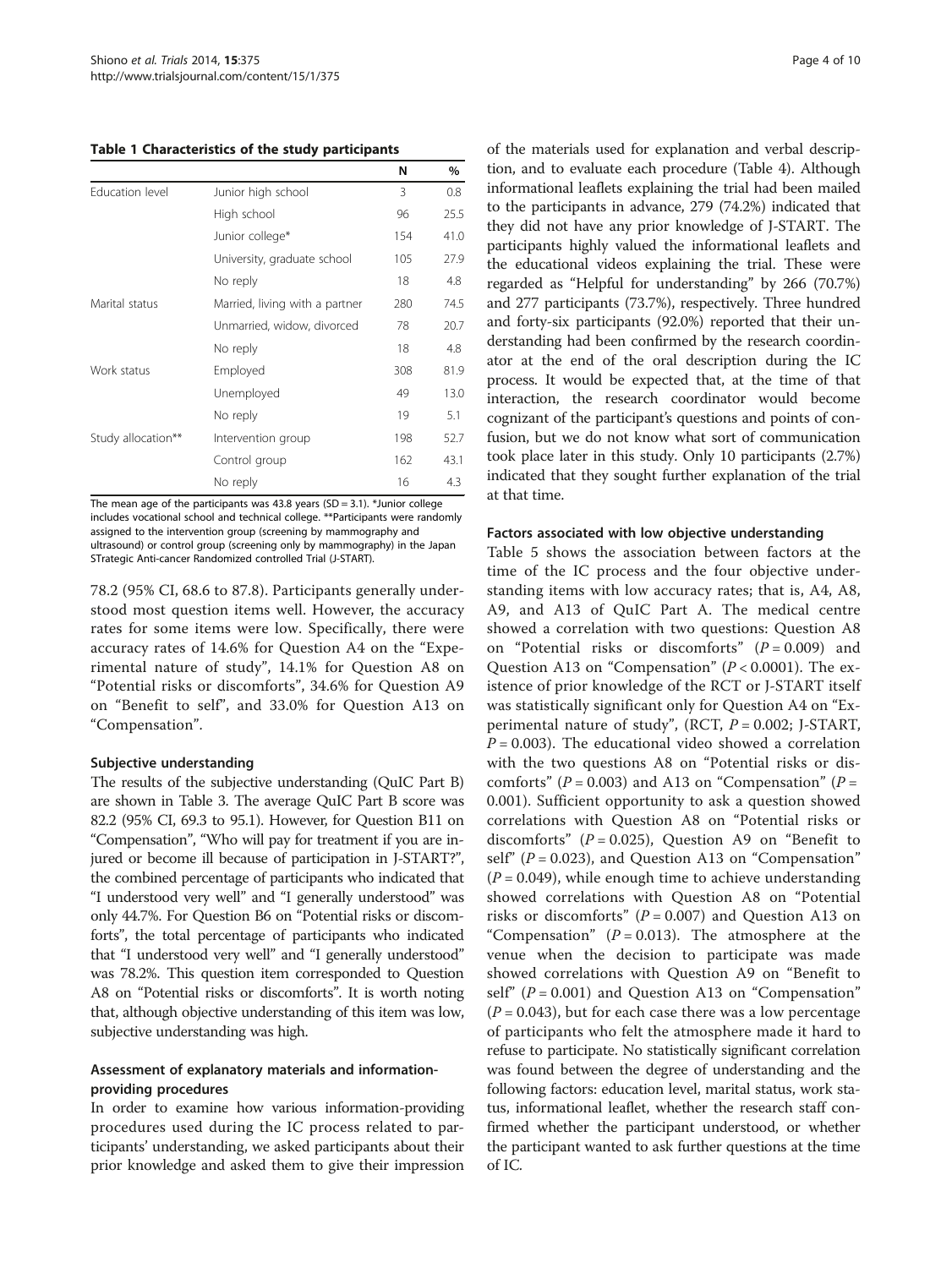|      |                                           |                                                                                                                                                                                                             | 1       | $\overline{2}$ | 3            | reply |
|------|-------------------------------------------|-------------------------------------------------------------------------------------------------------------------------------------------------------------------------------------------------------------|---------|----------------|--------------|-------|
| A1.  | Nature of research                        | When I signed the consent form for J-START, I knew that I was agreeing to<br>participate in a clinical trial                                                                                                | 0.3     | 5.6            | $92.6*$      | 1.6   |
| A2.  | Purpose of research                       | The main goal of J-START is improving breast cancer screening for future generations                                                                                                                        | 0.0     | 2.7            | $95.7*$      | 1.6   |
| A3.  | Duration of procedures                    | I have been informed about the duration of J-START                                                                                                                                                          | 4.8     | 30.3           | $63.3*$      | 1.6   |
| A4.  | Experimental nature<br>of study           | All tests in J-START are standardized                                                                                                                                                                       | $14.6*$ | 26.1           | 57.5         | 1.9   |
| A5.  | Purpose of research                       | The major purpose of J-START is to assess the effectiveness of ultrasound screening<br>for breast cancer among Japanese women aged 40-49 years                                                              | 1.1     |                | 10.6 86.7*   | 1.6   |
| A6.  | Purpose of research                       | Neither the mammography screening nor the combined use of mammography and<br>ultrasound screening have been proven as the best screening method for Japanese<br>women aged 40-49 years                      | 0.8     | 25.3           | $72.3*$      | 1.6   |
| A7.  | Procedures to<br>be followed              | After I agreed to participate in J-START, my examination was chosen randomly between<br>mammography screening or combined use of mammography and ultrasound screening                                       | 1.9     |                | $11.4$ 85.1* | 1.6   |
| A8.  | Potential risks or<br>discomforts         | Compared with standard breast cancer screening, J-START does not carry any additional<br>risks or discomforts                                                                                               | $14.1*$ | 35.6           | 48.7         | 1.6   |
| A9.  | Benefits to self                          | I might not receive any direct medical benefits from my participation in J-START                                                                                                                            | 25.5    | 38.3           | $34.6*$      | 1.6   |
| A10. | Benefits to others                        | By participating in J-START, I am helping the researchers gather information that might<br>benefit future breast cancer screening procedures                                                                | 0.3     | 10.4           | 87.8*        | 1.6   |
|      | A11. Confidentiality                      | Because I am participating in a clinical trial, it is possible that the study sponsor, various<br>government agencies, or others who are not directly involved in my care will review my<br>medical records | 3.7     |                | 33.2 61.4*   | 1.6   |
|      | A12. Alternatives to<br>participation     | My doctors did not offer me any alternative breast cancer screening procedures beyond<br>J-START.                                                                                                           | 87.8*   | 9.3            | 1.3          | 1.6   |
|      | A13. Compensation                         | The consent form I signed indicates who will pay for treatment if I am injured or become<br>ill as a result of participation in this clinical trial                                                         | 14.9    | 50.3           | $33.0*$      | 1.9   |
|      | A14. Study contacts                       | The informed consent form listed study contact persons                                                                                                                                                      | 4.8     | 19.7           | 73.7*        | 1.9   |
|      | A15. Voluntary nature<br>of participation | If I had not wanted to participate in this clinical trial, I could have declined to sign the<br>consent form                                                                                                | 1.1     |                | 11.4 85.6*   | 1.9   |
|      | A16. Voluntary nature<br>of participation | I must remain in the clinical trial, even if I decide that I would like to withdraw someday                                                                                                                 | $60.1*$ | 30.1           | 8.2          | 1.6   |

#### <span id="page-4-0"></span>Table 2 Percentage of participants by QuIC Part A score: an objective understanding of J-START

Quality of Informed Consent (QuIC) is a scale for assessing participants' understanding of clinical trials. Part A assesses objective understanding and Part B assesses subjective understanding. QuIC Part A possible responses are 1 (quite disagree), 2 (unsure) and 3 (totally agree) [[6](#page-8-0)]. \*Correct answer. J-START, Japan STrategic Anti-cancer Randomized controlled Trial.

# **Discussion**

The present study aimed to evaluate the degree of participants' understanding of an RCT and investigate the associated factors. We administered questionnaires to 376 healthy Japanese women on the day of enrolment at five study sites using a Japanese version of the QuIC. Although healthy volunteers generally well understood J-START, there were some domains in need of improvement. Until the present study, there have been no reports on either the understanding of an RCT targeting the general population of healthy women or reports concerning evaluations using international and validated scales in Japan. The present study has demonstrated hints of improvement in the IC process in an RCT that targeted the general population of healthy people. The participants generally provided correct responses to the majority of the questions. Furthermore, the QuIC scores in the present survey were comparable to the scores in

the preceding studies [\[14](#page-8-0)-[16,18\]](#page-9-0). The results of the present study revealed a tendency for the degree of subjective understanding to be higher than the degree of objective understanding, which is similar to the findings of earlier studies. The higher degree of subjective understanding can be thought to be related to the ease of understanding the IC and/or a feeling of satisfaction with the amount of information, but the reason for discrepancy with the degree of objective understanding warrants further study. Thus, the purpose of IC seems to have largely been achieved. However, among the items specified by the US Federal Regulation (Chapter 45, Part 46) that should be explained to individuals eligible for participation in a clinical trial, "Experimental nature of study", "Potential risks or discomforts", "Benefit to self", and "Compensation" were not correctly understood by some participants. In previous studies, "Experimental nature of study" [[1,8,14](#page-8-0)[,18\]](#page-9-0), "Potential risks or discomfort"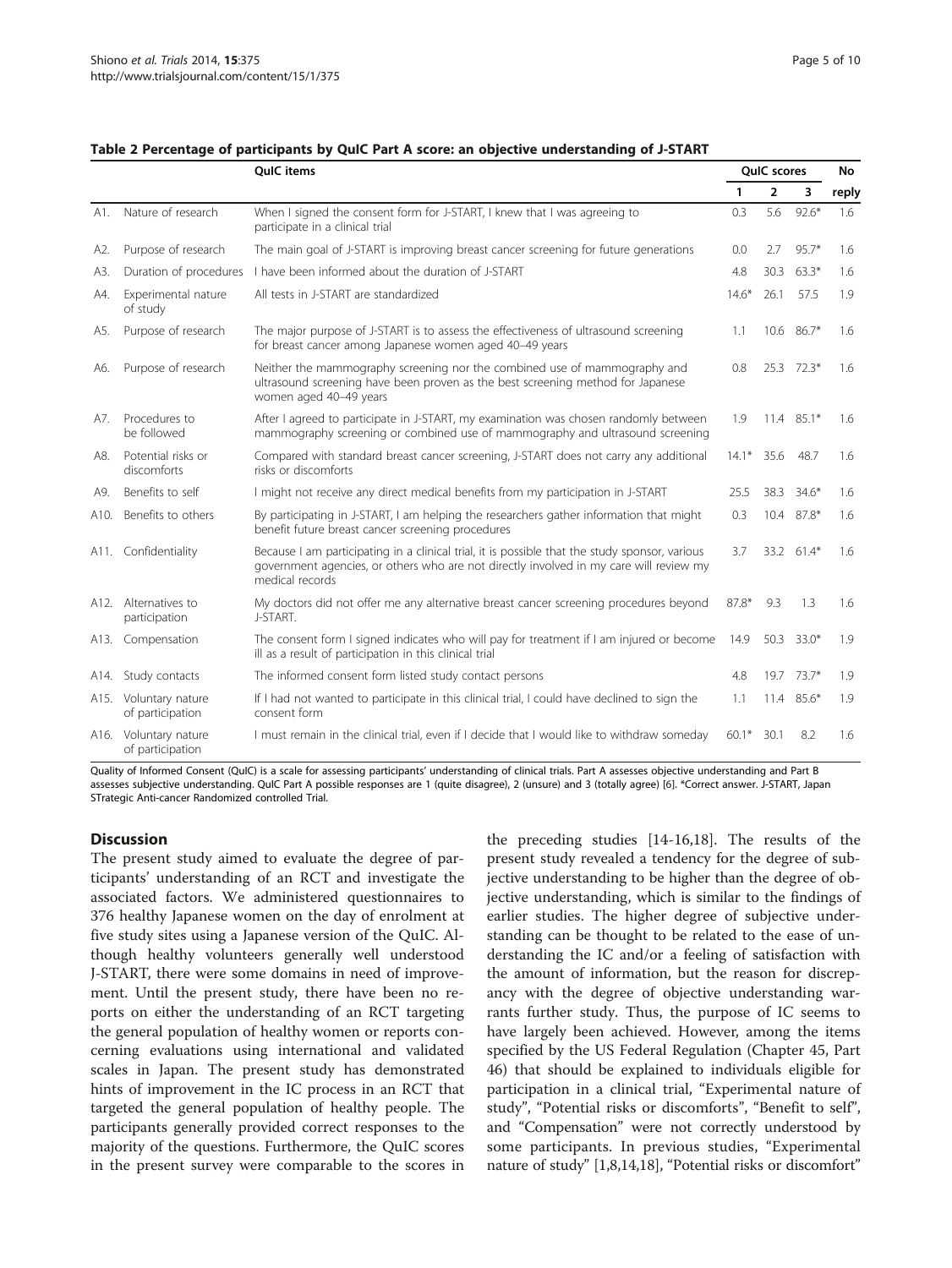|            |                                           | <b>QulC</b> questions                                                                                   |              | No  |     |                     |           |       |
|------------|-------------------------------------------|---------------------------------------------------------------------------------------------------------|--------------|-----|-----|---------------------|-----------|-------|
|            |                                           |                                                                                                         | $\mathbf{1}$ | 2   | 3   | 4                   | 5         | reply |
| B1.        | Nature of research                        | This breast cancer screening involves a research component                                              | 1.1          | 2.1 | 3.7 |                     | 39.6 51.6 | 1.9   |
| B2.        | Purpose of research                       | What the researchers are trying to understand in J-START                                                | 0.3          | 1.1 | 1.6 | 36.7                | 59.0      | 1.3   |
| B3.        | Duration of procedures                    | How long you will be in J-START                                                                         | 1.9          | 7.2 | 9.0 | 33.8 46.8           |           | 1.3   |
| B4.        | Procedures to be<br>followed              | The tests and procedures you will undergo                                                               | 1.1          | 0.8 | 2.7 | 30.6 62.2           |           | 2.7   |
| B5.        | Experimental nature of<br>study           | Which of these tests and procedures are experimental                                                    | 1.1          | 4.3 | 7.5 |                     | 38.6 39.4 | 9.3   |
| B6.        | Potential risks or<br>discomforts         | The potential risks or discomforts associated with participating in J-START                             | 1.9          | 4.5 |     | 13.8 34.8 43.4      |           | 1.6   |
| B7.        | Benefits to self                          | The potential benefit to you for participating in J-START                                               | 2.1          | 1.9 |     | 14.4 42.0 37.8      |           | 1.9   |
| <b>B8.</b> | Benefits to others                        | How your participation in this clinical trial might benefit future patients                             | 0.3          | 0.3 |     | 2.4 31.4 64.1       |           | 1.6   |
| B9.        | Alternatives to<br>participation          | The alternative to participation in the clinical trial                                                  | 0.8          | 1.3 | 6.4 | 28.5 61.4           |           | 1.6   |
|            | B10. Confidentiality                      | The effect of clinical trial participation on the confidentiality of your medical<br>records            | 0.5          | 0.0 | 3.2 | 30.1 64.9           |           | 1.3   |
|            | B11. Compensation                         | Who will pay for treatment if you are injured or become ill due to participation<br>in J-START          | 14.9         |     |     | 19.4 18.4 21.8 22.9 |           | 2.7   |
|            | B12. Study contacts                       | Whom you should contact if you have questions or concerns regarding J-<br><b>START</b>                  | 4.5          | 6.4 |     | 11.7 31.9 43.9      |           | 1.6   |
|            | B13. Voluntary nature of<br>participation | The fact that participation in J-START is voluntary                                                     | 0.5          | 0.3 | 0.3 | 17.8 79.8           |           | 1.3   |
|            | B <sub>14</sub> . Overall                 | Overall, how well did you understand your specified clinical trial when you<br>signed the consent form? | 0.8          | 7.4 | 4.5 | 65.7 25.3           |           | 1.3   |

#### <span id="page-5-0"></span>Table 3 Percentage of participants by QuIC Part B score: a subjective understanding of J-START

Quality of Informed Consent (QuIC) is a scale for assessing participants' understanding of clinical trial procedures. Part A assesses objective understanding and Part B assesses subjective understanding [\[6\]](#page-8-0). QuIC Part B responses were as follows: 1 for "did not understand", 2 for "almost did not understand", 3 for "neither understood nor didn't understand", 4 for "generally understood", and 5 for "understood very well". J-START, Japan STrategic Anti-cancer Randomized controlled Trial.

[[8,14](#page-8-0)[,18,20\]](#page-9-0),"Benefit to self" [[5](#page-8-0)], and "Compensation" [[14](#page-8-0)[,18](#page-9-0)] were reported to be difficult for participants to understand. Therefore, strategies need to be developed to facilitate better understanding of these items among participants.

It is necessary to consider the current status of breast cancer screening in Japan, giving consideration to these three factors: "Experimental nature of the study", "Potential risks or discomforts", and "Compensation". Regarding "Experimental nature of the study" and "Potential risks or discomforts", because of the comfort level and familiarity derived from the fact that ultrasonography is a well-known method, participants are unlikely to understand that a trial is conducted due to the lack of any established intervention, and that there are potential risks or discomforts involved. Moreover, regarding "Compensation", participants might not have paid attention to the explanation of compensation for any problems about intervention. Mammography, which is currently used for breast cancer screening, is known to sometimes cause pain from the compression of a breast, as well as minor exposure to x-rays during imaging. Ultrasonography is generally perceived to be more comfortable than mammography. Therefore, it might be difficult to imagine that health problems could be caused by ultrasonography. Moreover, because breast ultrasonography has already been employed as a breast cancer screening method for opportunistic screening (for example, complete physical examination), a perception of this procedure as a well-established screening method might not reflect the true situation. In fact, scientific evidence for breast ultrasonography as a method for mass screening has remained under investigation in J-START since 2007. Because the procedure has been employed as an effective screening method in routine practice in breast surgery departments, the present survey might have included participants who had previously undergone ultrasonography as a component of their medical care.

There were three possible reasons for participants' misunderstanding of IC, which have been referenced in previous studies. First, the explanatory materials might have been difficult to understand [\[21](#page-9-0),[22\]](#page-9-0). Second, the comprehension ability of participants might have been insufficient [[4,](#page-8-0)[23](#page-9-0)]. Third, the information-providing procedures used during the IC process might have varied between medical centres [[9\]](#page-8-0).

First, in relation to difficult explanatory materials, well-considered wording [[22](#page-9-0)] and explanations using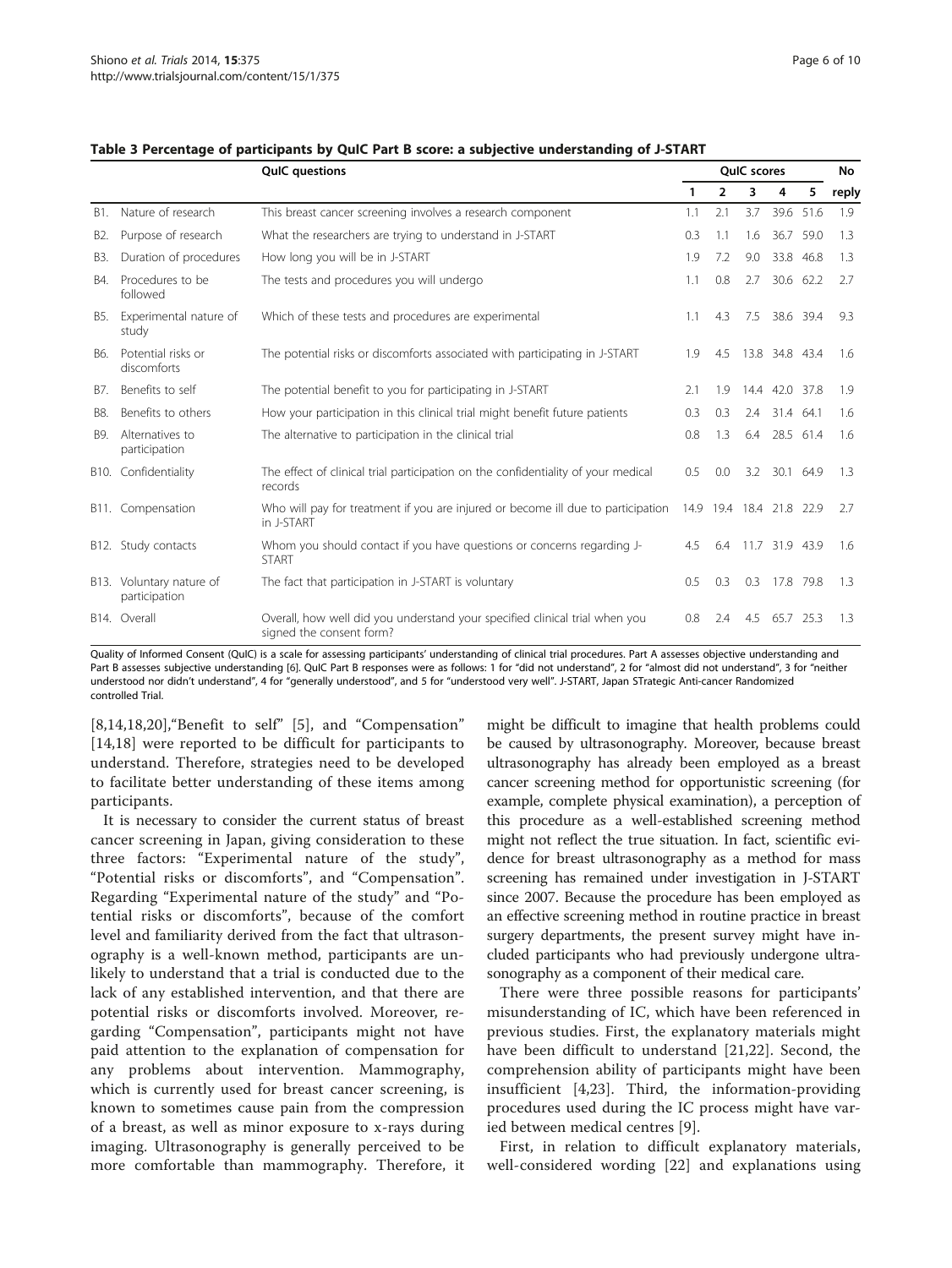<span id="page-6-0"></span>Table 4 Questionnaire on participants' impression of the informed consent process

| ltem                                            | <b>Categories</b> | N   | $\%$     |
|-------------------------------------------------|-------------------|-----|----------|
| Prior knowledge                                 |                   |     |          |
| Did you know about "RCTs" before participating  | Yes               |     | 108 28.7 |
| in J-START?                                     | Nο                | 268 | 71.3     |
| Did you know about J-START before the           | Yes               | 97  | 25.8     |
| informed consent procedure?                     | No.               | 279 | 74.2     |
| <b>Helpfulness of media</b>                     |                   |     |          |
| Did the information leaflet help you understand | Helpful           | 266 | 70.7     |
| J-START?                                        | Unsure            | 62  | 16.5     |
|                                                 | No.               | 48  | 12.8     |
| Did the educational video help you understand   | Helpful           | 277 | 73.7     |
| J-START?                                        | Unsure            | 25  | 6.7      |
|                                                 | Nο                | 74  | 19.7     |
|                                                 |                   |     |          |

#### Evaluations of the verbal delivery of the information during the informed consent procedure

| Did the research staff confirm your           | Yes       | 346            | 92.0 |
|-----------------------------------------------|-----------|----------------|------|
| understanding?                                | Unsure    | 17             | 4.5  |
|                                               | <b>No</b> | 9              | 2.4  |
|                                               | Missing   | $\overline{4}$ | 1.1  |
| Did you need further information?             | Yes       | 10             | 2.7  |
|                                               | Unsure    | 58             | 15.4 |
|                                               | <b>No</b> | 299            | 79.5 |
|                                               | Missing   | 9              | 2.4  |
| I had sufficient opportunity to ask questions | Yes       | 338            | 89.9 |
|                                               | Unsure    | 14             | 3.7  |
|                                               | <b>No</b> | 20             | 5.3  |
|                                               | Missing   | $\overline{4}$ | 1.1  |
| I had enough time to understand information   | Yes       | 259            | 68.9 |
|                                               | Unsure    | 102            | 27.1 |
|                                               | <b>No</b> | 12             | 3.2  |
|                                               | Missing   | 3              | 0.8  |
| Did you find it easy to refuse participation? | Yes       | 285            | 75.8 |
|                                               | Unsure    | 60             | 16.0 |
|                                               | <b>No</b> | 23             | 6.1  |
|                                               | Missing   | 8              | 2.1  |

J-START, Japan STrategic Anti-cancer Randomized controlled Trial; RCT, randomized controlled trial.

written, paper-based information (for example, leaflets and booklets) appear to improve understanding of RCTs [[21](#page-9-0)]. Further, it is preferable to provide information with a combination of several materials [[24](#page-9-0)]. When we prepared the informational leaflets and the educational video, we sought to use simple words and considered a combination of materials. The resultant material was also approved by the institutional ethical review board. As shown in Table 4, the majority of the participants indicated that the

explanatory materials were "Helpful for understanding". This demonstrates that the explanatory materials were perceived to be sufficiently easy to understand. Table [5](#page-7-0) indicates that prior knowledge influenced misunderstanding of "Experimental nature of the study", but prior knowledge had not always been given by our leaflet, and the educational video did not help correct misconceptions. In a study simulating a situation in which children and their parents undergo the IC process, it was reported that multimedia materials with visual and auditory information are preferable to paper-based information and could be expected to improve understanding, particularly among parents [\[25\]](#page-9-0). Other studies have indicated that a simplified IC form with emphasis added by verbal description [[26](#page-9-0)], and user testing, which examines not only the wording of leaflets, but also the layout and paper thickness, in order to design interesting materials for participants to read, leads to improved explanatory materials and better understanding [\[27](#page-9-0)]. However, in systematic reviews of understanding of RCTs [\[28](#page-9-0)] and of trials and ICs [\[29](#page-9-0)], it was reported that multimedia informational materials were not as effective for improving participants' understanding as test-feedback quizzes or discussion of the IC process [[28,29](#page-9-0)]. The result of our survey corroborated the systematic reviews. Improving face-to-face communication would foster better understanding than improving written materials.

Second, regarding the comprehension ability of participants, approximately 70% of the participants in the present study graduated from vocational school, junior college, or above (Table [1\)](#page-3-0). Because the illiteracy rate in Japan is low due to the 9 years of mandatory education, insufficient comprehension ability is an unlikely explanation.

Regarding the third possible reason for participants' misunderstanding of IC, there were, unfortunately, significant gaps or inconsistencies between the IC informationproviding procedures of the different medical centres (Table [5](#page-7-0)). Regrettably, we did not have the data on how IC was obtained from each of the participants. For the standardized information dissemination process in J-START, the manual included specific procedures concerning IC and the use of materials, and held several training sessions for the research coordinators, who had previous experience working at a medical centre (for example, nurses and public health nurses). To avoid misconceptions arising from verbal communication, explanatory materials were also integrated into the IC process. Despite this, a certain number of participants reported as being unsure about these materials. However, we did not have the IC process data, and it was not clear that the process was lost or the participants did not read or watch. Given that explanatory materials are reported to improve participants' understanding [\[8\]](#page-8-0), the differences in understanding observed in the present study might be attributable to insufficient use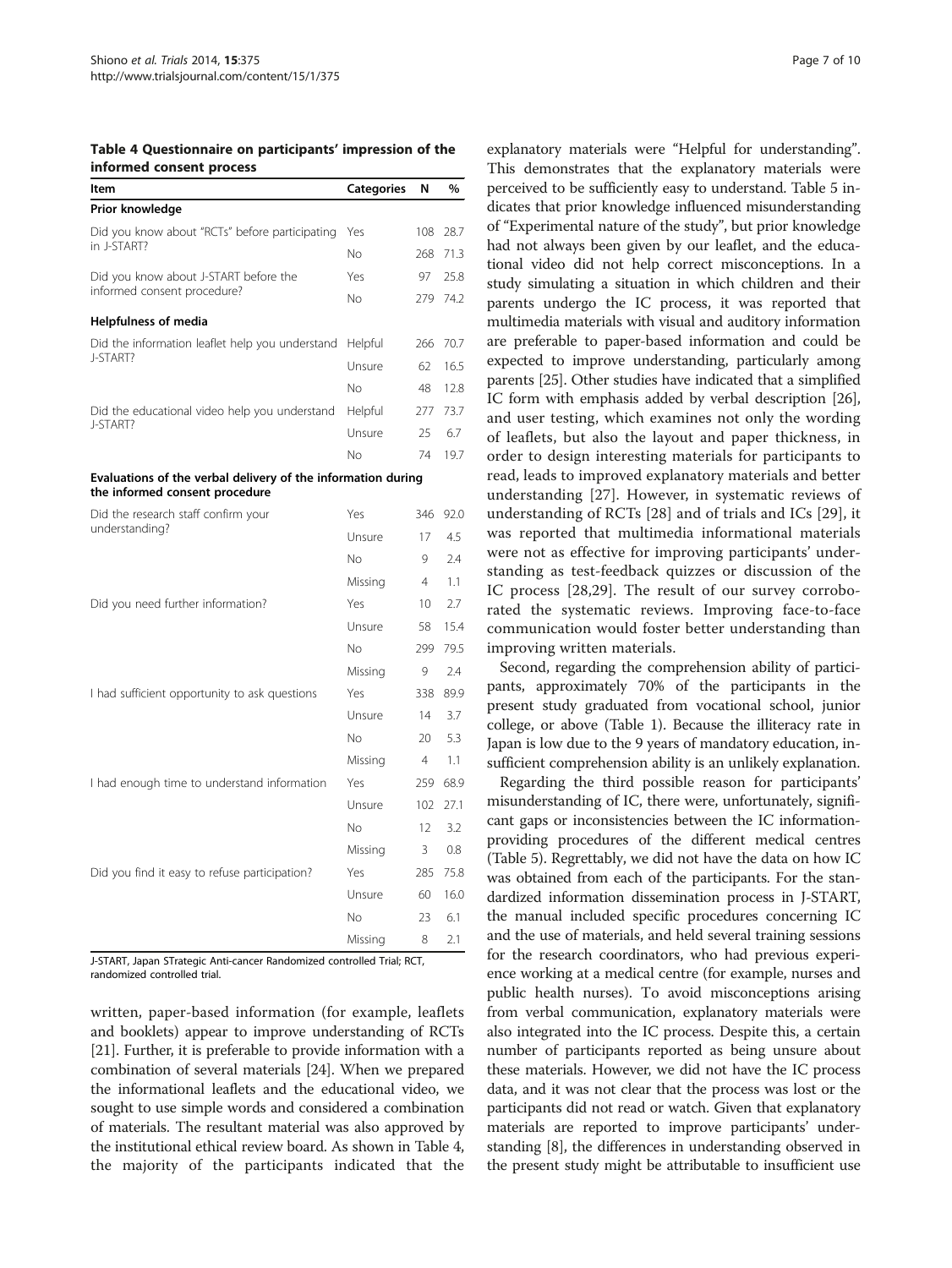|                        |                                                                                                      | A4. Experimental nature of study<br>A8. Potential risks or discomforts |                         |       |                    |               |                         | A9. Benefit to self |                          |        | A13. Compensation        |       |                   |               |                          |          |
|------------------------|------------------------------------------------------------------------------------------------------|------------------------------------------------------------------------|-------------------------|-------|--------------------|---------------|-------------------------|---------------------|--------------------------|--------|--------------------------|-------|-------------------|---------------|--------------------------|----------|
|                        | Ouite<br>disagree*                                                                                   | Unsure                                                                 | <b>Totally</b><br>agree | P     | Ouite<br>disagree* | <b>Unsure</b> | <b>Totally</b><br>agree | P                   | <b>Ouite</b><br>disagree | Unsure | <b>Totally</b><br>agree* | P     | Ouite<br>disagree | <b>Unsure</b> | <b>Totally</b><br>agree* | P        |
| <b>Medical centres</b> |                                                                                                      |                                                                        |                         |       |                    |               |                         |                     |                          |        |                          |       |                   |               |                          |          |
| Site A                 | 3.5%                                                                                                 | 7.1%                                                                   | 12.7%                   | 0.54  | 3.0%               | 6.5%          | 13.8%                   | 0.009               | 5.7%                     | 8.7%   | 8.9%                     | 0.927 | 0.8%              | 6.5%          | 16.0%                    | < 0.0001 |
| Site B                 | 1.1%                                                                                                 | 3.3%                                                                   | 5.4%                    |       | 2.7%               | 4.1%          | 3.0%                    |                     | 3.2%                     | 3.5%   | 3.0%                     |       | 2.2%              | 6.0%          | 1.6%                     |          |
| Site C                 | 6.5%                                                                                                 | 9.2%                                                                   | 22.2%                   |       | 4.3%               | 14.3%         | 19.2%                   |                     | 9.2%                     | 14.6%  | 14.1%                    |       | 7.6%              | 21.7%         | 8.7%                     |          |
| Site D                 | 3.0%                                                                                                 | 4.1%                                                                   | 8.9%                    |       | 3.5%               | 6.8%          | 5.7%                    |                     | 3.8%                     | 7.0%   | 5.1%                     |       | 1.6%              | 9.8%          | 4.6%                     |          |
| Site E                 | 0.8%                                                                                                 | 3.0%                                                                   | 9.2%                    |       | 0.8%               | 4.6%          | 7.8%                    |                     | 4.1%                     | 5.1%   | 4.1%                     |       | 3.0%              | 7.3%          | 2.7%                     |          |
|                        | Prior knowledge: had you known about "RCTs" before you took part in J-START?                         |                                                                        |                         |       |                    |               |                         |                     |                          |        |                          |       |                   |               |                          |          |
| Yes                    | 6.2%                                                                                                 | 9.8%                                                                   | 13.0%                   | 0.002 | 5.4%               | 10.5%         | 13.0%                   | 0.266               | 6.5%                     | 11.9%  | 10.5%                    | 0.613 | 4.1%              | 16.0%         | 8.9%                     | 0.629    |
| No                     | 8.7%                                                                                                 | 16.8%                                                                  | 45.5%                   |       | 8.9%               | 25.7%         | 36.5%                   |                     | 19.5%                    | 27.0%  | 24.6%                    |       | 11.1%             | 35.2%         | 24.7%                    |          |
|                        | Prior knowledge: had you known about J-START before the informed consent?                            |                                                                        |                         |       |                    |               |                         |                     |                          |        |                          |       |                   |               |                          |          |
| Yes                    | 6.5%                                                                                                 | 7.1%                                                                   | 12.5%                   | 0.003 | 3.5%               | 8.7%          | 13.8%                   | 0.703               | 6.2%                     | 11.4%  | 8.4%                     | 0.529 | 4.1%              | 13.8%         | 8.1%                     | 0.851    |
| No                     | 8.4%                                                                                                 | 19.5%                                                                  | 46.1%                   |       | 10.8%              | 27.6%         | 35.7%                   |                     | 19.7%                    | 27.6%  | 26.8%                    |       | 11.1%             | 37.4%         | 25.5%                    |          |
|                        | Helpfulness of media: Educational video was an aid to understanding J-START                          |                                                                        |                         |       |                    |               |                         |                     |                          |        |                          |       |                   |               |                          |          |
| Yes                    | 9.8%                                                                                                 | 19.8%                                                                  | 44.2%                   | 0.538 | 9.5%               | 24.6%         | 39.5%                   | 0.003               | 19.2%                    | 27.0%  | 27.3%                    | 0.517 | 9.2%              | 35.5%         | 29.0%                    | 0.001    |
| No                     | 1.1%                                                                                                 | 1.4%                                                                   | 4.1%                    |       | 0.3%               | 4.3%          | 2.2%                    |                     | 1.4%                     | 3.5%   | 1.9%                     |       | 1.1%              | 4.3%          | 1.1%                     |          |
| Unsure                 | 4.1%                                                                                                 | 5.4%                                                                   | 10.3%                   |       | 4.6%               | 7.3%          | 7.8%                    |                     | 5.4%                     | 8.4%   | 6.0%                     |       | 4.9%              | 11.4%         | 3.5%                     |          |
|                        | Evaluations of the verbal delivery of the information: I had sufficient opportunity to ask questions |                                                                        |                         |       |                    |               |                         |                     |                          |        |                          |       |                   |               |                          |          |
| Yes                    | 14.1%                                                                                                | 23.9%                                                                  | 51.8%                   | 0.411 | 14.1%              | 30.8%         | 44.9%                   | 0.025               | 25.1%                    | 33.5%  | 31.1%                    | 0.023 | 13.3%             | 44.4%         | 32.0%                    | 0.049    |
| <b>No</b>              | 0.8%                                                                                                 | 2.7%                                                                   | 6.8%                    |       | 0.3%               | 5.4%          | 4.6%                    |                     | 0.8%                     | 5.4%   | 4.1%                     |       | 1.9%              | 6.8%          | 1.6%                     |          |
|                        | Evaluations of the verbal delivery of the information: I had enough time to understand information   |                                                                        |                         |       |                    |               |                         |                     |                          |        |                          |       |                   |               |                          |          |
| Yes                    | 9.8%                                                                                                 | 17.9%                                                                  | 40.7%                   | 0.828 | 9.2%               | 21.6%         | 37.6%                   | 0.007               | 18.1%                    | 25.7%  | 24.6%                    | 0.729 | 9.2%              | 32.8%         | 26.3%                    | 0.013    |
| <b>No</b>              | 5.2%                                                                                                 | 8.7%                                                                   | 17.9%                   |       | 5.1%               | 14.6%         | 11.9%                   |                     | 7.8%                     | 13.2%  | 10.5%                    |       | 6.0%              | 18.4%         | 7.3%                     |          |
|                        | Evaluations of the verbal delivery of the information: Did you find it easy to say no?               |                                                                        |                         |       |                    |               |                         |                     |                          |        |                          |       |                   |               |                          |          |
| Yes                    | 11.7%                                                                                                | 18.7%                                                                  | 45.0%                   | 0.409 | 10.5%              | 25.4%         | 39.5%                   | 0.137               | 22.4%                    | 25.7%  | 27.3%                    | 0.001 | 13.0%             | 36.0%         | 26.3%                    | 0.043    |
| No                     | 3.3%                                                                                                 | 7.9%                                                                   | 13.6%                   |       | 3.8%               | 10.8%         | 10.0%                   |                     | 3.5%                     | 13.2%  | 7.8%                     |       | 2.2%              | 15.2%         | 7.3%                     |          |

<span id="page-7-0"></span>

\*Correct answer. J-START, Japan STrategic Anti-cancer Randomized controlled Trial; RCT, randomized controlled trial.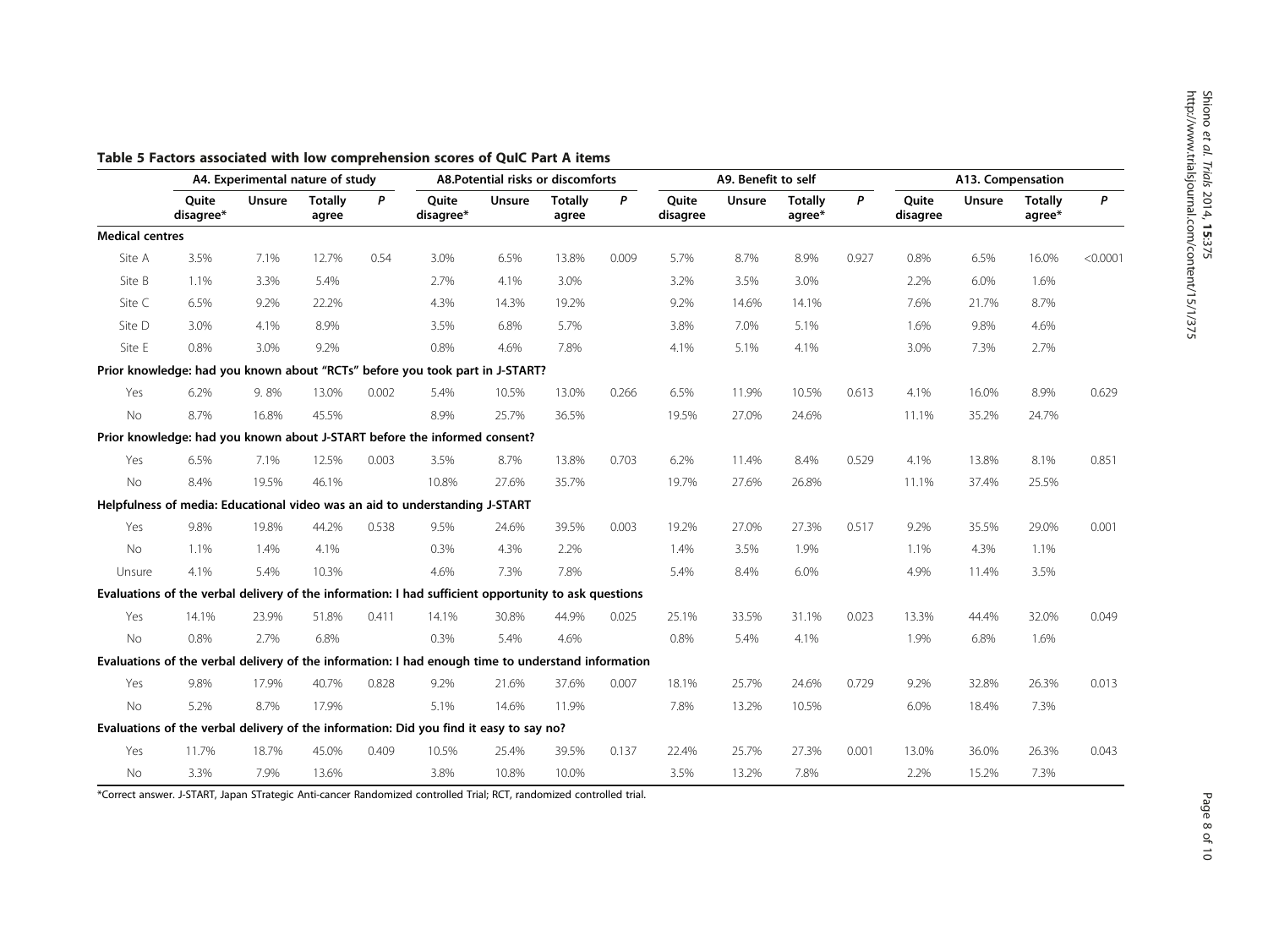<span id="page-8-0"></span>of the materials. A previous systematic review reported that having a long discussion time with a team member and a neutral educator was effective for participants' understanding, and it worked even over the telephone [[29\]](#page-9-0). In J-START, this type of discussion was not programmed officially. If we could have had the opportunity to include such a discussion, IC and accompanying materials might have been delivered more effectively. In order to more effectively perform the IC process, we must create opportunities for the team members to have frequent discussions with the educator, with the topic of discussion to include better information-providing procedures.

A limitation of the present study was that not all of the J-START study sites were included. However, the validity of the QuIC was evaluated and the reliability of the questionnaire was tested. Significantly more participants in the intervention group returned the questionnaires than in the control group. Therefore, the present findings were not derived from random sampling with respect to which participants received an explanation of J-START. Unfortunately, we had to use the most convenient sampling method, and could not collect data on non-responders without authorization.

# Conclusions

Healthy volunteers generally well understood the RCT in which they participated. The results of the present study suggest that when an RCT on a minimally invasive intervention is conducted, both the researchers who provide explanations and the participants might neglect the following four items: the fact that interventions under investigation have not been standardized, the possible benefits and disadvantages of participating in the trial, and compensation in case of injury resulting from participation. In order to facilitate participants' understanding, it is necessary to provide training for the research team members to reduce differences in informationproviding procedures between medical centres and to endeavour to provide consistent information and conditions.

#### Abbreviations

IC: informed consent; J-START: Japan STrategic Anti-cancer Randomized controlled Trial; QuIC: Quality of Informed Consent; RCT: randomized controlled trial.

#### Competing interests

The authors declare that they have no competing interests.

#### Authors' contributions

YNS and YFZ co-conceived the study, designed the protocol, conducted research and performed data collection, and YNS drafted the manuscript. YFZ and MKi participated in the design of the study and performed the statistical analysis. MKi, MKa, TI, SK, and NO helped to draft the manuscript. NO supervised all aspects of this study. All authors read and approved the final manuscript. YNS and YFZ contributed equally to this work.

#### Acknowledgements

This study was funded by the 3rd term comprehensive control research for cancer, the Ministry of Health, Labour and Welfare of Japan (Principal

investigator: Noriaki Ohuchi; Grant number: H23-Sanjigan-shitei-002). The authors wish to thank all the respondents and all research staff.

#### Author details

<sup>1</sup> Division of Surgical Oncology J-START research unit, Tohoku University Graduate School of Medicine, 2-1, Seiryo-machi, Aoba-ku, Sendai, Japan. <sup>2</sup> Division of Molecular Epidemiology, Tohoku University Graduate School of Medicine, 2-1, Seiryo-machi, Aoba-ku, Sendai, Japan. <sup>3</sup>Department of Advanced Breast Cancer Imaging, Tohoku University Graduate School of Medicine, 2-1, Seiryo-machi, Aoba-ku, Sendai, Japan. <sup>4</sup>Department of Preventive Medicine and Epidemiology, Tohoku Medical Megabank Organization, Tohoku University, 2-1, Seiryo-machi, Aoba-ku, Sendai, Japan. 5 Department of Breast Oncology, Miyagi Cancer Centre Hospital, 47-1 Nodayama, Medeshima-Shiode, Natori, Miyagi, Japan. <sup>6</sup>Division of Molecular Epidemiology, Environment and Genome Research Centre, Tohoku University Graduate School of Medicine, 2-1, Seiryo-machi, Aoba-ku, Sendai, Japan. 7 Division of Disaster Public Health, International Research Institute for Disaster Science, Tohoku University Graduate School of Medicine, 2-1, Seiryo-machi, Aoba-ku, Sendai, Japan.

#### Received: 7 May 2014 Accepted: 11 September 2014 Published: 25 September 2014

#### References

- 1. Dunn LB, Jeste DV: Problem areas in the understanding of informed consent for research: study of middle-aged and older patients with psychotic disorders. Psychopharmacology (Berl) 2003, 171:81–85.
- 2. Taiwo OO, Kass N: Post-consent assessment of dental subjects' understanding of informed consent in oral health research in Nigeria. BMC Med Ethics 2009, 10:11.
- 3. Ballard HO, Shook LA, Desai NS, Anand KJ: Neonatal research and the validity of informed consent obtained in the perinatal period. J Perinatol 2004, 24:409–415.
- 4. Ravina B, Swearingen C, Elm J, Kamp C, Kieburtz K, Kim SY: Long term understanding of study information in research participants with Parkinson's disease. Parkinsonism Relat Disord 2010, 16:60–63.
- 5. Edwards SJ, Lilford RJ, Hewison J: The ethics of randomised controlled trials from the perspectives of patients, the public, and healthcare professionals. BMJ 1998, 317:1209–1212.
- Joffe S, Cook EF, Cleary PD, Clark JW, Weeks JC: Quality of informed consent: a new measure of understanding among research subjects. J Natl Cancer Inst 2001, 93:139-147.
- 7. McDonald AM, Knight RC, Campbell MK, Entwistle VA, Grant AM, Cook JA, Elbourne DR, Francis D, Garcia J, Roberts I, Snowdon C: What influences recruitment to randomised controlled trials? A review of trials funded by two UK funding agencies. Trials 2006, 7:9.
- 8. Chappuy H, Bouazza N, Minard-Colin V, Patte C, Brugieres L, Landman-Parker J, Auvrignon A, Davous D, Pacquement H, Orbach D, Treluyer JM, Doz F: Parental comprehension of the benefits/risks of first-line randomised clinical trials in children with solid tumours: a two-stage cross-sectional interview study. BMJ Open 2013, 3:1–10.
- 9. Behrendt C, Golz T, Roesler C, Bertz H, Wunsch A: What do our patients understand about their trial participation? Assessing patients' understanding of their informed consent consultation about randomised clinical trials. J Med Ethics 2011, 37:74–80.
- 10. Ohuchi N, Ishida T, Kawai M, Narikawa Y, Yamamoto S, Sobue T: Randomized controlled trial on effectiveness of ultrasonography screening for breast cancer in women aged 40–49 (J-START): research design. Jpn J Clin Oncol 2011, 41:275–277.
- 11. Shinji Matsumura SF, Kiyoshi K: The national attitude survey of the general populations about the clinical trial. Japan Medical J 2000, 3962:14-19.
- 12. Ishida T, Suzuki A, Kawai M, Narikawa Y, Saito H, Yamamoto S, Tohno E, Sobue T, Fukuda M, Ohuchi N: A randomized controlled trial to verify the efficacy of the use of ultrasonography in breast cancer screening aged 40–49 (J-START): 76,196 women registered. Jpn J Clin Oncol 2014, 44:134–140.
- 13. U.S. Department of Health and Human Services: 45 Code of Federal Regulations 46. Fed. Washington D.C: Regulations; 1991.
- 14. Ormond KE, Cirino AL, Helenowski IB, Chisholm RL, Wolf WA: Assessing the understanding of biobank participants. Am J Med Genet A 2009, 149A:188–198.